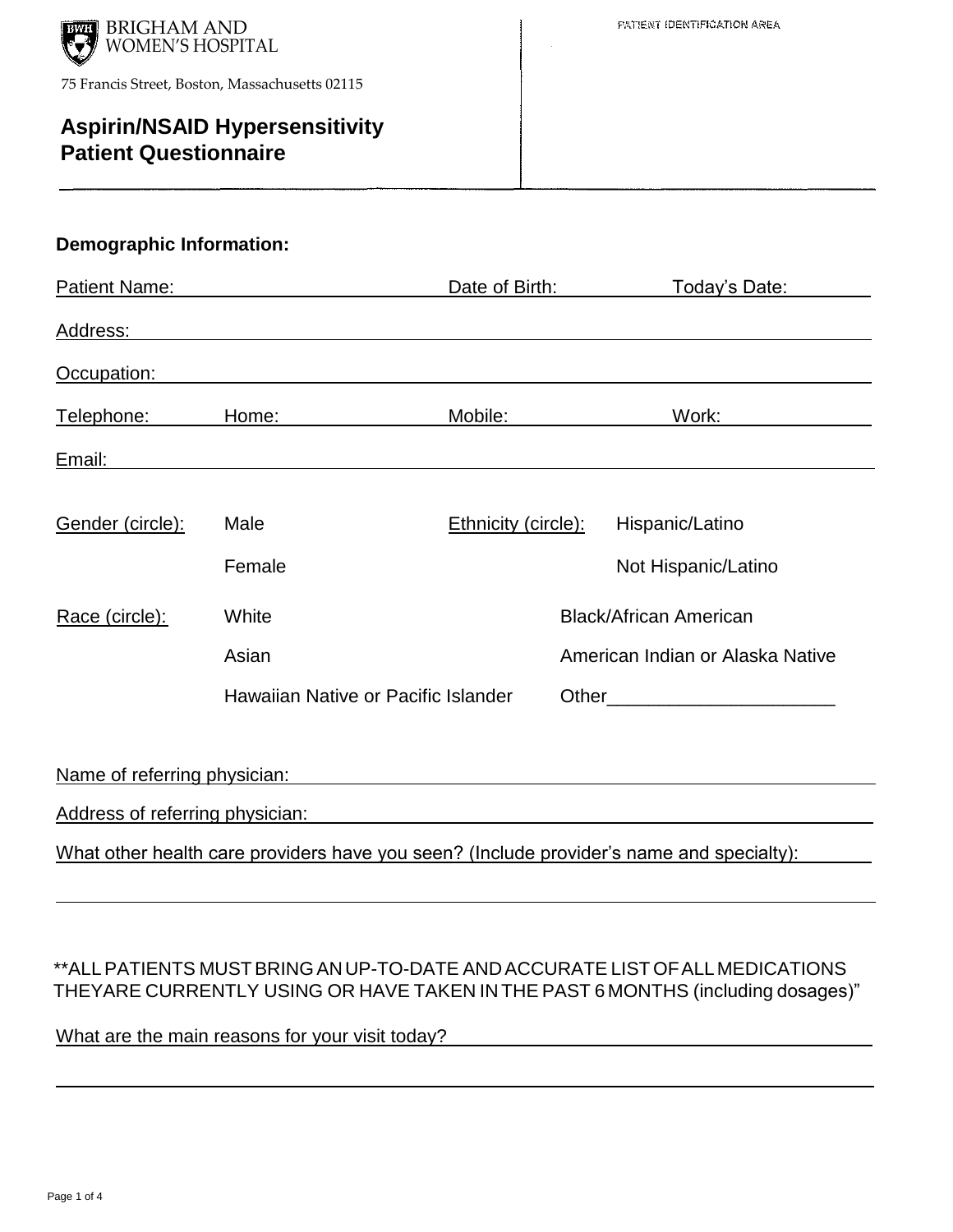

# **Aspirin/NSAID Hypersensitivity Patient Questionnaire**

### **Aspirin** *I* **NSAID Reaction History**

| Have you ever had reactions to any of the following medications? (Please circle your replies) |                                         |                                            |                           |                             |                            |
|-----------------------------------------------------------------------------------------------|-----------------------------------------|--------------------------------------------|---------------------------|-----------------------------|----------------------------|
| Aspirin<br>(Excedrin,<br>Alka-Seltzer)                                                        | <b>Ibuprofen</b><br>(Motrin, Advil)     | Naproxen<br>(Aleve, Anaprox)               | Ketorolac<br>(Toradol)    |                             | Acetaminophen<br>(Tylenol) |
| Meloxicam<br>(Mobic)                                                                          | Indomethacin<br>(Indocin)               | Celecoxib<br>(Celebrex)                    | Other:                    |                             |                            |
| How old were you when you first had a reaction to any of the above medications?               |                                         |                                            |                           |                             |                            |
| Why did you receive this medication?                                                          |                                         |                                            |                           |                             |                            |
| How many total reactions have you had to aspirin or NSAIDs? (circle)                          |                                         |                                            |                           | $\overline{2}$<br>$1 \quad$ | $\geq$ 3                   |
| How many years ago was your last reaction?                                                    |                                         |                                            |                           |                             |                            |
| What happened to you when you had a reaction to these medications? (Circle all that apply):   |                                         |                                            |                           |                             |                            |
| Nasal congestion or<br>runny nose                                                             | Eye watering<br>or redness              | Cough, wheezing,<br>tightness in the chest |                           | Nausea / vomiting           |                            |
| Throat closing                                                                                | <b>Hives</b>                            | Flushing of the skin                       |                           |                             | Delayed rash (not hives)   |
| Headache / face pain                                                                          | <b>Dizziness</b>                        | GI upset                                   |                           | <b>Bleeding</b>             |                            |
| Abnormal blood tests                                                                          | Felt unwell                             | Fainting / low blood<br>pressure           |                           | Other:                      |                            |
| Did you use any of the following treatments for your reactions? (Circle all that apply):      |                                         |                                            |                           |                             |                            |
| Antihistamines<br>(Zyrtec, Allegra,<br>Claritin, Benadryl)                                    | Albuterol or<br>other rescue<br>inhaler | <b>Steroids</b><br>taken by<br>mouth       | <b>Steroids</b><br>a vein | taken through               | Epinephrine<br>(EpiPen)    |
| How long was it from the time you took the medication to the start of reaction symptoms?      |                                         |                                            |                           |                             |                            |
| < 30 minutes                                                                                  | 30 minutes to 3 hours                   | > 3 hours                                  | >24 hours                 |                             | unknown                    |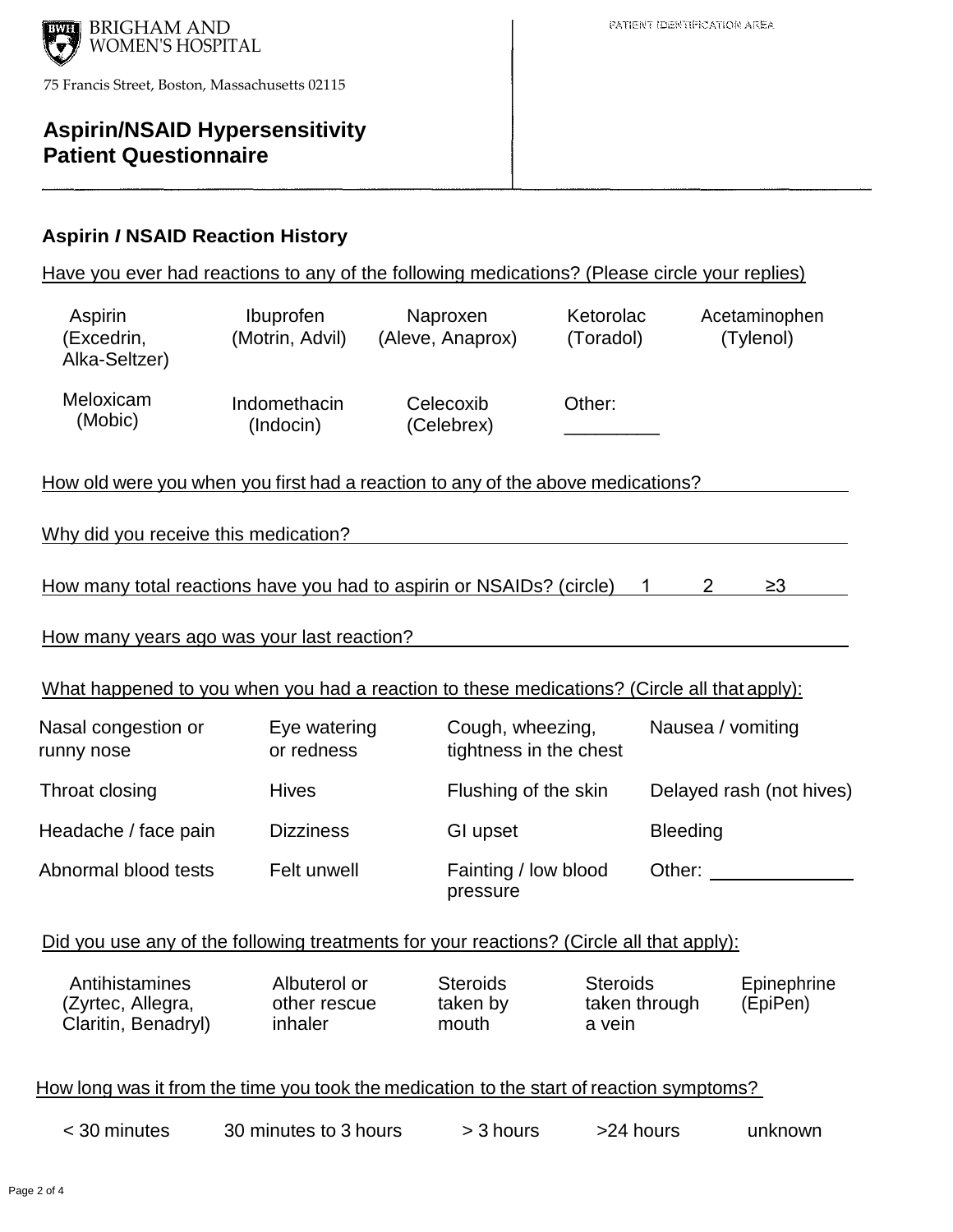

# **Aspirin/NSAID Hypersensitivity Patient Questionnaire**

#### **Asthma History**

| Have you ever been diagnosed with asthma? Yes                                          |    | No         | Age at diagnosis: |     |  |
|----------------------------------------------------------------------------------------|----|------------|-------------------|-----|--|
| Number of visits for asthma (lifetime) to emergency room:                              |    |            |                   |     |  |
| Number of hospitalizations for asthma (lifetime):                                      |    |            |                   |     |  |
| History of "Life-threatening" attacks? Yes                                             | No | Intubated: | Yes.              | No. |  |
| Number of days you have been on oral steroids (prednisone) in past year (approximate): |    |            |                   |     |  |

#### **Rash History**

| Do you ever get episodes of an itchy rash or hives?                 | Yes | <b>No</b> |  |
|---------------------------------------------------------------------|-----|-----------|--|
| If so, which medications have you tried to treat the rash or hives? |     |           |  |

## **Do you have any other allergic diseases?**

| Medication allergies (other than aspirin/NSAIDs): |  |      |                              |                      |  |  |
|---------------------------------------------------|--|------|------------------------------|----------------------|--|--|
| Food/Food additives:                              |  |      |                              |                      |  |  |
| Insects (describe reactions):                     |  |      |                              |                      |  |  |
| Environmental allergies (circle): Pollens         |  | Dust | Mold                         | <b>Animal Dander</b> |  |  |
| Have you ever had immunotherapy?                  |  |      | If so, how well did it work? |                      |  |  |
|                                                   |  |      |                              |                      |  |  |

Atopic dermatitis / Eczema:

#### **Other Medical History**

Do you have any of the following (circle all that apply):

| Cardiovascular/heart disease     | GERD/reflux/heartburn  | GI bleeding |
|----------------------------------|------------------------|-------------|
| Hypertension/high blood pressure | Chronic kidney disease | Anxiety     |
| Depression                       | Other                  |             |